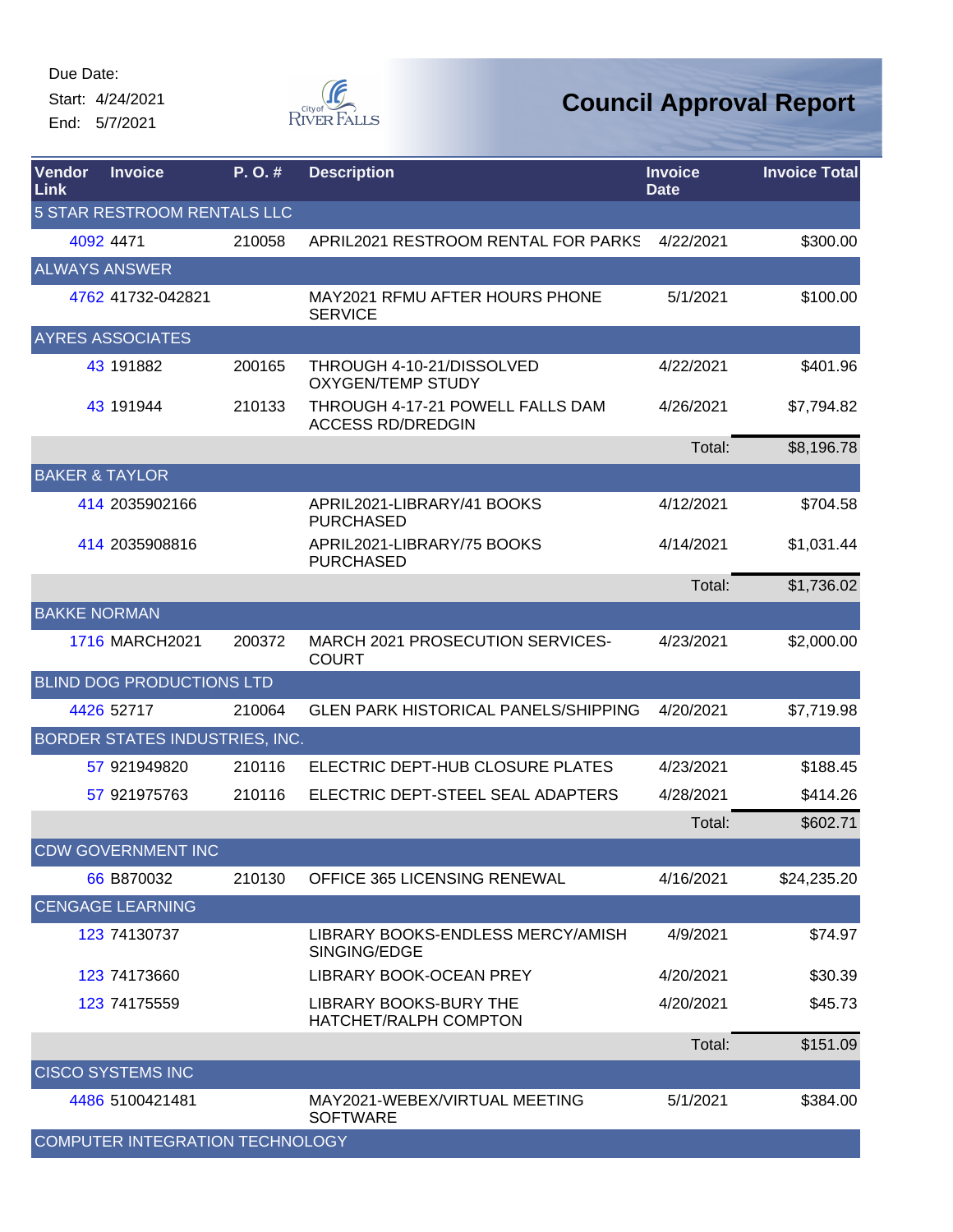Start: 4/24/2021 End: 5/7/2021



| Vendor<br>Link     | <b>Invoice</b>                         | P.O.#  | <b>Description</b>                                        | <b>Invoice</b><br><b>Date</b> | <b>Invoice Total</b> |
|--------------------|----------------------------------------|--------|-----------------------------------------------------------|-------------------------------|----------------------|
|                    | 379 308300                             | 210013 | MAY2021-MANAGED SERVICES<br><b>AGREEMENT-IT DEPT</b>      | 5/1/2021                      | \$3,473.60           |
|                    | 379 308369                             | 210014 | MAY2021-MANAGED BACKUP AGREEMENT-<br>IT DEPT              | 5/1/2021                      | \$1,155.00           |
|                    |                                        |        |                                                           | Total:                        | \$4,628.60           |
|                    | CORPORATE FLEET SERVICES, INC          |        |                                                           |                               |                      |
|                    | 2786 80369                             | 210023 | MAY2021 POLICE DEPT CAR LEASES-<br>THREE VEHICLES         | 5/1/2021                      | \$1,007.20           |
| <b>CROOK, JEFF</b> |                                        |        |                                                           |                               |                      |
|                    | 82 2021 SAFETYFO<br><b>OTWEAR</b>      |        | 2021 SAFETY FOOTWEAR<br><b>REIMBURSEMENT</b>              | 4/30/2021                     | \$150.00             |
| <b>CURTIS, RAY</b> |                                        |        |                                                           |                               |                      |
|                    | 427 2021SAFETYFO<br><b>OTWEAR</b>      |        | 2021 SAFETY FOOTWEAR<br><b>REIMBURSEMENT</b>              | 4/28/2021                     | \$150.00             |
|                    | DELTA DENTAL OF WISCONISN INC          |        |                                                           |                               |                      |
|                    | 2572 1599325 MAY<br>2021               |        | <b>MAY 2021 VISION INSURANCE</b>                          | 5/1/2021                      | \$461.02             |
|                    | 2572 1599326 MAY<br>2021               |        | <b>MAY 2021 VISION INSURANCE RETIREE</b>                  | 5/1/2021                      | \$6.21               |
|                    |                                        |        |                                                           | Total:                        | \$467.23             |
| <b>EFTPS</b>       |                                        |        |                                                           |                               |                      |
|                    | 7 67969                                |        | PAYROLL PERIOD 4/19/21 - 5/2/21                           | 5/7/2021                      | \$70,227.64          |
|                    | <b>EMERGENCY APPARATUS MAINT</b>       |        |                                                           |                               |                      |
|                    | 1165 117181                            |        | 2021 ENGINE 4 PUMP TESTS/FLUIDS-FIRE<br><b>DEPT</b>       | 4/26/2021                     | \$529.24             |
|                    | 1165 117180                            |        | ENGINE 15 PUMP TEST/FLUIDS-FIRE DEPT                      | 4/26/2021                     | \$529.24             |
|                    |                                        |        |                                                           | Total:                        | \$1,058.48           |
|                    | EO JOHNSON CO. INC                     |        |                                                           |                               |                      |
|                    | 98 INV934406                           |        | JAN-APRIL2021 LIBRARY RICOH4504<br><b>COPIER OVERAGES</b> | 4/20/2021                     | \$498.10             |
|                    | 98 29208027                            |        | MAY2021-LIBRARY RICOH C4504 COPIER                        | 5/1/2021                      | \$125.74             |
|                    |                                        |        |                                                           | Total:                        | \$623.84             |
|                    | <b>FBG SERVICE CORPORATION</b>         |        |                                                           |                               |                      |
|                    | 364 899277                             | 210071 | APRIL2021 CLEANING SERVICES-MULTIPLE<br><b>CITY DEPTS</b> | 4/30/2021                     | \$5,577.00           |
|                    | FIRST NATIONAL BANK - RF SECTION 125   |        |                                                           |                               |                      |
|                    | 6 67968                                |        | PAYROLL PERIOD 4/19/21 - 5/2/21                           | 5/7/2021                      | \$3,969.05           |
|                    | FIRST NATIONAL BANK OF RIVER FALLS INC |        |                                                           |                               |                      |
|                    | 115 MAY2021LOAN<br>XX5313              |        | MAY2021 LOAN-STREETS/PARKS/HOFFMAN                        | 5/1/2021                      | \$56,154.53          |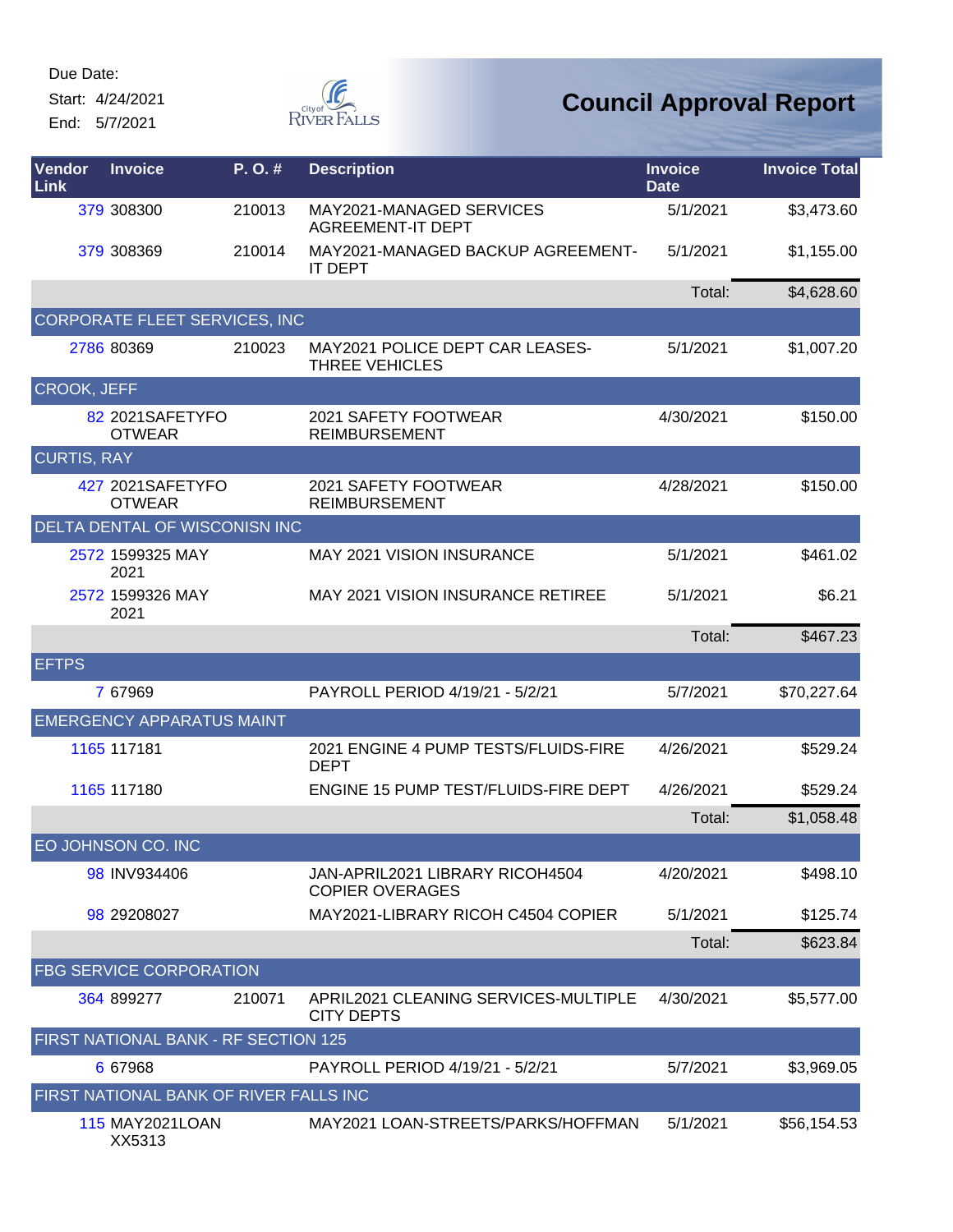Start: 4/24/2021 End: 5/7/2021



| Vendor<br>Link      | <b>Invoice</b>                    | P.O.#  | <b>Description</b>                                     | <b>Invoice</b><br><b>Date</b> | <b>Invoice Total</b> |
|---------------------|-----------------------------------|--------|--------------------------------------------------------|-------------------------------|----------------------|
|                     | 115 MAY2021XX531<br>4             |        | MAY2021-FUTURE FIRE STATION/STERLING<br><b>PONDS</b>   | 5/1/2021                      | \$38,125.97          |
|                     |                                   |        |                                                        | Total:                        | \$94,280.50          |
|                     | <b>GENERAL COMMUNICATIONS INC</b> |        |                                                        |                               |                      |
|                     | 126 292161                        |        | POLICE DEPT-MOTOROLA VOLUME KNOB<br><b>REPLACEMENT</b> | 4/1/2021                      | \$11.83              |
|                     | <b>GHD SERVICES INC</b>           |        |                                                        |                               |                      |
|                     | 489 1104452                       | 210144 | THROUGH 3/27/21-ABANDONED LANDFILL<br><b>ENGINE</b>    | 4/1/2021                      | \$276.00             |
| <b>GRANICUS LLC</b> |                                   |        |                                                        |                               |                      |
|                     | 4285 138825                       | 210115 | ANNUAL PEAK AGENDA<br>MGMT/TRANSPARENCY SUITE SOFTWAR  | 4/16/2021                     | \$11,794.76          |
|                     | <b>HEALTH PARTNERS</b>            |        |                                                        |                               |                      |
|                     | 356 104251736 MAY<br>2021         |        | MAY 2021 HEALTH DENTAL INSURANCE                       | 5/1/2021                      | \$180,320.65         |
|                     | <b>HELMER PRINTING INC</b>        |        |                                                        |                               |                      |
|                     | 136 194835                        |        | 2000 CITY OF RIVER FALLS #10<br><b>ENVELOPES</b>       | 4/15/2021                     | \$175.00             |
|                     | HUEBSCH LAUNDRY COMPANY           |        |                                                        |                               |                      |
|                     | 146 20071224                      | 210066 | 4-07-21 RUG SERVICE/POLICE DEPT NEW<br><b>BUILDING</b> | 4/7/2021                      | \$36.46              |
|                     | 146 20071240                      | 210066 | 4-07-21 RUG SERVICE/PUBLIC WORKS<br><b>BUILDING</b>    | 4/7/2021                      | \$43.06              |
|                     | 146 20071246                      | 210066 | 4-07-21 RUG SERVICE/CITY HALL                          | 4/7/2021                      | \$58.76              |
|                     | 146 20073965                      | 210066 | 4-21-21 RUG SERVICE/CITY HALL                          | 4/21/2021                     | \$58.76              |
|                     | 146 20073960                      | 210066 | 4-21-21 RUG SERVICE/PUBLIC WORKS<br><b>BUILDING</b>    | 4/21/2021                     | \$43.06              |
|                     | 146 20073941                      | 210066 | 4-21-21 RUG SERVICE/POLICE DEPT NEW<br><b>BUILDING</b> | 4/21/2021                     | \$36.46              |
|                     | 146 20073967                      | 210066 | 4-21-21 RUG SERVICE/WASTE WATER<br><b>PLANT</b>        | 4/21/2021                     | \$49.51              |
|                     | 146 10119697                      | 210026 | 4-28-21 WASTEWATER DEPT UNIFORMS                       | 4/28/2021                     | \$36.41              |
|                     | 146 10119694                      | 210035 | 4-28-21 ELECTRIC DEPT UNIFORMS                         | 4/28/2021                     | \$289.09             |
|                     | 146 10119695                      | 210026 | 4-28-21 WATER DEPT UNIFORMS                            | 4/28/2021                     | \$46.46              |
|                     | 146 10119696                      | 210021 | 4-28-21 PUBLIC WORKS UNIFORMS                          | 4/28/2021                     | \$140.99             |
|                     |                                   |        |                                                        | Total:                        | \$839.02             |
|                     |                                   |        | INTERNATIONAL CITY MGMT ASSOC RETIREMENT CORP          |                               |                      |
|                     | 1 67964                           |        | PAYROLL PERIOD 4/19/21 - 5/2/21                        | 5/7/2021                      | \$18,011.82          |
|                     | 1 67965                           |        | PAYROLL PERIOD 4/19/21 - 5/2/21                        | 5/7/2021                      | \$797.92             |
|                     |                                   |        |                                                        | Total:                        | \$18,809.74          |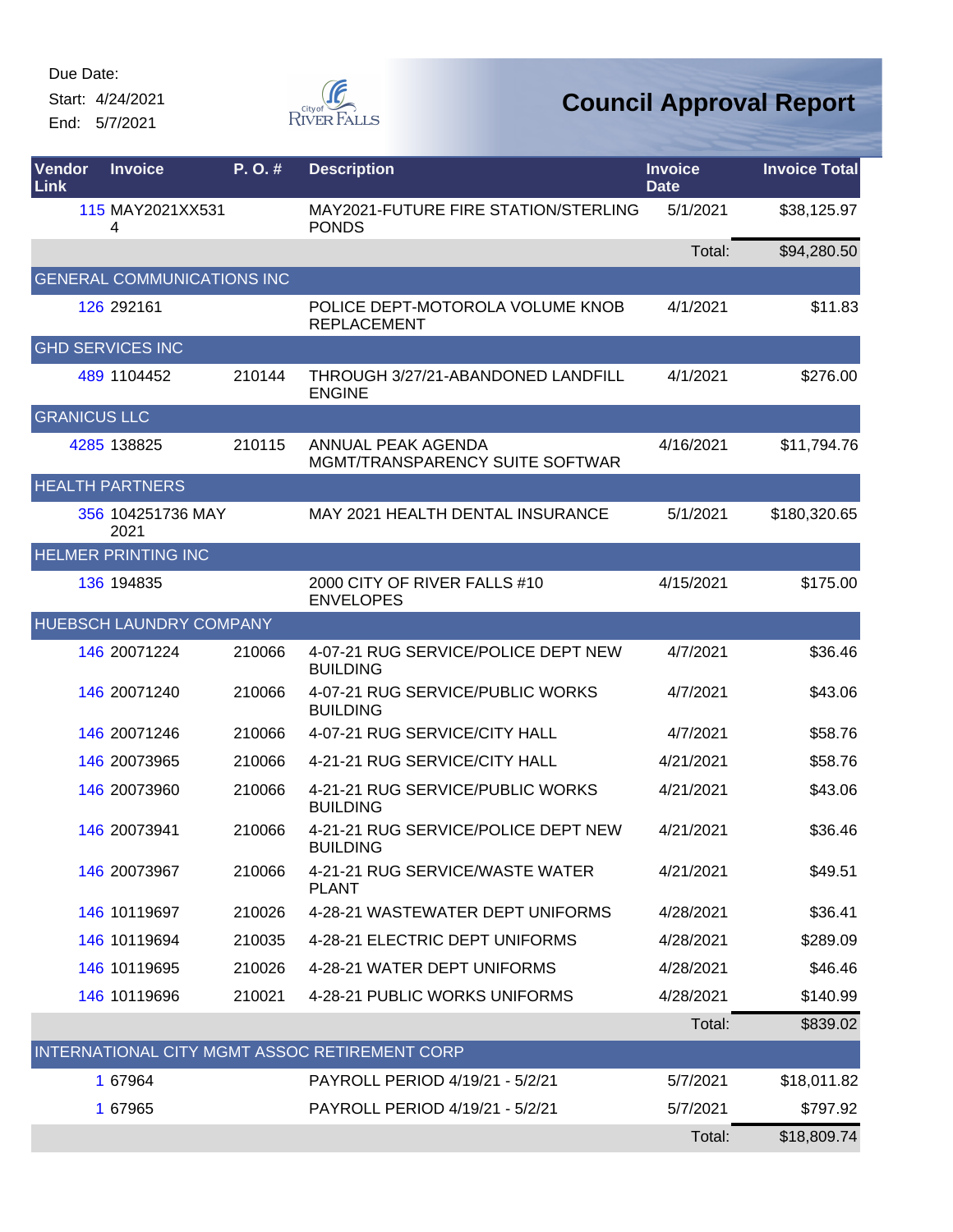Start: 4/24/2021 End: 5/7/2021



| Vendor<br><b>Link</b>  | <b>Invoice</b>                         | P. O. # | <b>Description</b>                                     | <b>Invoice</b><br><b>Date</b> | <b>Invoice Total</b> |
|------------------------|----------------------------------------|---------|--------------------------------------------------------|-------------------------------|----------------------|
|                        | KATHY'S EMBROIDERY & ALTERATIONS       |         |                                                        |                               |                      |
|                        | 2578 040521                            |         | POLICE DEPT-SEW 8 PATCHES ON<br><b>UNIFORM SHIRTS</b>  | 4/23/2021                     | \$24.00              |
| <b>KRUGER, CODY</b>    |                                        |         |                                                        |                               |                      |
|                        | 4781 2021 SAFETY FO<br><b>OTWEAR</b>   |         | 2021 SAFETY FOOTWEAR<br><b>REIMBURSEMENT</b>           | 4/30/2021                     | \$150.00             |
|                        | <b>LAKES COFFEE LLC</b>                |         |                                                        |                               |                      |
|                        | 4064 14351                             |         | APRIL2021-POLICE DEPT COFFEE ORDER                     | 4/13/2021                     | \$103.50             |
|                        | LEXISNEXIS RISK DATA MGMT INC          |         |                                                        |                               |                      |
|                        | 3765 1703497-<br>20210430              |         | APRIL2021 ADVANCED PEOPLE SEARCH<br><b>FEE</b>         | 4/30/2021                     | \$53.05              |
|                        |                                        |         | LINCOLN NATIONAL LIFE INSURANCE COMPANY                |                               |                      |
|                        | 3066 4242567422<br>MAY 2021            |         | MAY 2021 LINCOLN INS LIFE/AD&D/LTD                     | 5/1/2021                      | \$4,737.69           |
|                        | 3066 4242568536                        |         | MAY 2021 LINCOLN VOL INS                               | 5/1/2021                      | \$279.12             |
|                        |                                        |         |                                                        | Total:                        | \$5,016.81           |
|                        |                                        |         | MIDAMERICA ADMINISTRATIVE & RETIREMENT SOLUTIONS       |                               |                      |
|                        | 500 67971                              |         | PAYROLL PERIOD 4/19/21 - 5/2/21                        | 5/7/2021                      | \$746.57             |
|                        | PAYMENT SERVICE NETWORK INC            |         |                                                        |                               |                      |
|                        | 206 236754                             |         | APRIL2021-RFMU PAYMENT SERVICE                         | 4/30/2021                     | \$409.35             |
|                        | PAYPAL UPDATE/CHANGE VENDOR#/FID       |         |                                                        |                               |                      |
|                        | 639 108037313                          |         | APRIL2021 PAYPAL SERVICES-PARK AND<br><b>REC</b>       | 4/30/2021                     | \$30.00              |
| <b>PELION BENEFITS</b> |                                        |         |                                                        |                               |                      |
|                        | 5 D MOODY<br><b>RETIREMENT</b>         |         | <b>D MOODY SICK PAYOUT</b>                             | 4/27/2021                     | \$4,913.87           |
|                        | 5 67967                                |         | PAYROLL PERIOD 4/19/21 - 5/2/21                        | 5/7/2021                      | \$358.24             |
|                        |                                        |         |                                                        | Total:                        | \$5,272.11           |
|                        | PIERCE COUNTY TREASURER                |         |                                                        |                               |                      |
|                        | <b>210 APRIL2021</b>                   |         | APRIL2021 JAIL, DWI & INTERLOCK                        | 4/30/2021                     | \$1,561.95           |
| <b>POSTMASTER</b>      |                                        |         |                                                        |                               |                      |
|                        | 276 768794-21                          |         | COST-UPDATED ADDRESSES-<br>ACCT#768794/FINANCE#56-7120 | 5/5/2021                      | \$50.00              |
|                        | PUBLIC SERVICE COMMISSION OF WISCONSIN |         |                                                        |                               |                      |
|                        | 216 2103-1-05110                       |         | MARCH2021-APPLICATION TO UPDATE<br>RENEWABLE ENERGY    | 4/20/2021                     | \$340.83             |
|                        | <b>QUADIENT LEASING USA INC</b>        |         |                                                        |                               |                      |
|                        | 4459 N8854745                          |         | MARCH-JUNE2021 POSTAGE MACHINE<br><b>LEASE</b>         | 4/30/2021                     | \$784.62             |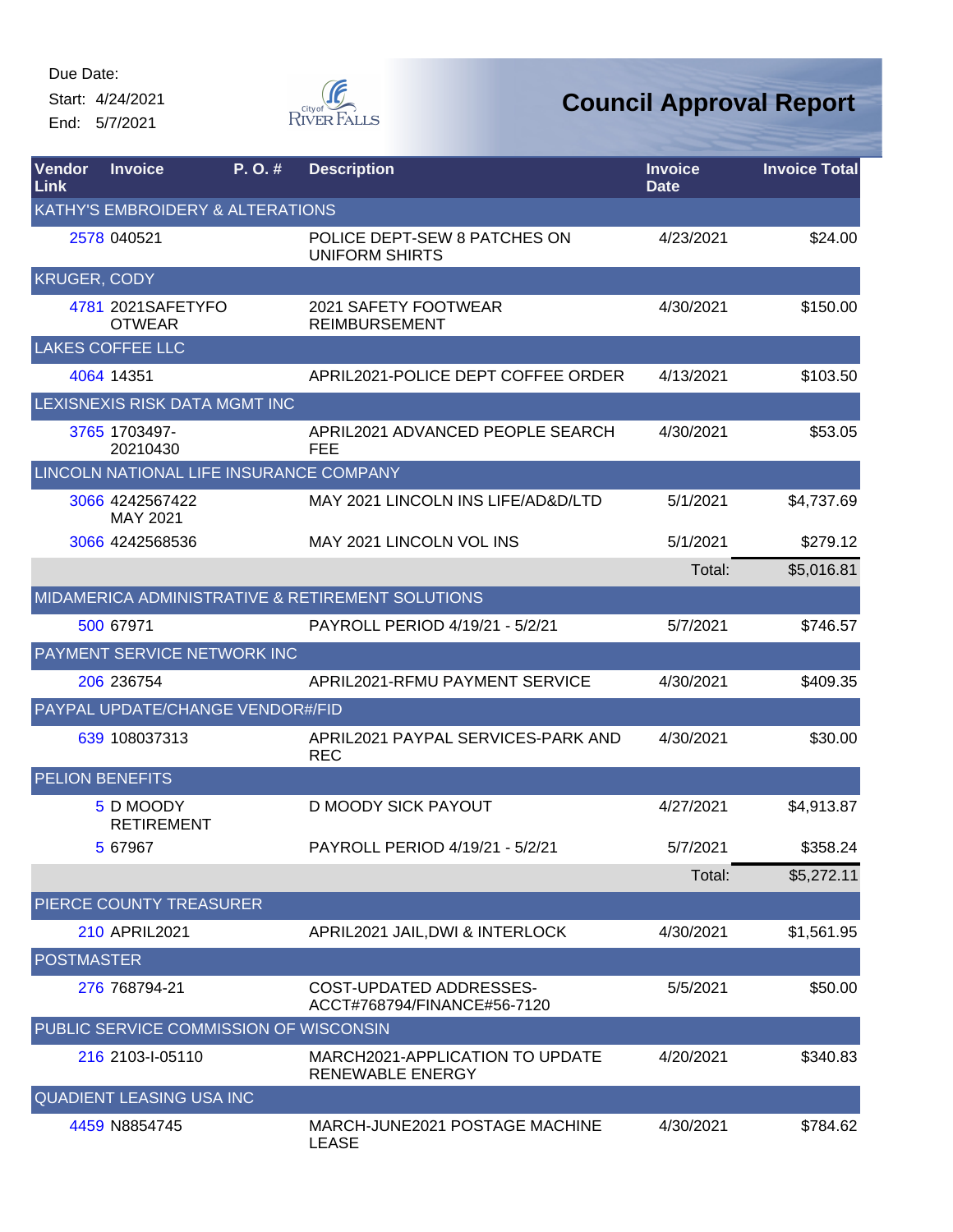Start: 4/24/2021 End: 5/7/2021



| Vendor<br>Link     | <b>Invoice</b>                           | P. O. # | <b>Description</b>                                         | <b>Invoice</b><br><b>Date</b> | <b>Invoice Total</b> |
|--------------------|------------------------------------------|---------|------------------------------------------------------------|-------------------------------|----------------------|
|                    | <b>RFPD PAYMENTS / REFUNDS</b>           |         |                                                            |                               |                      |
|                    | 992100 COLESHRADE<br><b>RRESUBMIT</b>    |         | RESUBMIT-OVERPYMT-PARKING TICKET<br><b>FROM 2018</b>       | 5/1/2021                      | \$5.00               |
|                    | RIVER FALLS SENIOR CITIZENS              |         |                                                            |                               |                      |
|                    | 438 MAY2021                              |         | <b>MAY2021 SENIOR CENTER</b>                               | 5/1/2021                      | \$500.00             |
|                    | RURAL ELECTRIC SUPPLY COOPERATIVE        |         |                                                            |                               |                      |
|                    | 221 801205-00                            | 200297  | ELECTRIC DEPT-THREE PADMOUNT<br><b>TRANSFORMERS</b>        | 4/1/2021                      | \$19,647.00          |
|                    | 221 814093-00                            | 210077  | ELECTRIC DEPT-GROUND<br>RODS/TAPE/PEDESTALS                | 4/26/2021                     | \$2,577.60           |
|                    |                                          |         |                                                            | Total:                        | \$22,224.60          |
|                    | SHRED-IT US HOLDCO, INC                  |         |                                                            |                               |                      |
|                    | 2439 8181886992                          | 210054  | <b>APRIL2021 MONTHLY SHREDDING SERVICE</b>                 | 4/22/2021                     | \$298.66             |
|                    | <b>ST CROIX COUNTY CLERK</b>             |         |                                                            |                               |                      |
|                    | 650 2021SPRINGEL<br><b>ECTION</b>        |         | 2021 SPRING ELECTION-<br>CODING/PUBLICATION/BALLOTS        | 4/30/2021                     | \$77.76              |
|                    | ST CROIX COUNTY TREASURER                |         |                                                            |                               |                      |
|                    | 252 APRIL2021                            |         | APRIL2021 JAIL, DWI & INTERLOCK                            | 4/30/2021                     | \$887.15             |
|                    | <b>ST CROIX VALLEY NATURAL GAS CO</b>    |         |                                                            |                               |                      |
|                    | 255 MARCH2021                            |         | <b>MARCH2021 NATURAL GAS BILL</b>                          | 3/31/2021                     | \$15,441.30          |
| <b>STATE OF WI</b> |                                          |         |                                                            |                               |                      |
|                    | 259 APRIL2021                            |         | APRIL2021 PENALTY ASSESSMENT                               | 4/30/2021                     | \$5,066.36           |
|                    | STATE OF WI, DEPT OF CHILDREN & FAMILIES |         |                                                            |                               |                      |
|                    | 328 67970                                |         | PAYROLL PERIOD 4/19 - 5/2 REMIT#777159                     | 5/7/2021                      | \$340.31             |
|                    | <b>STATE TREASURER</b>                   |         |                                                            |                               |                      |
|                    | 260 MAY2021                              |         | MAY2021-ELECTRIC/WATER/SEWER BONDS                         | 5/1/2021                      | \$111,500.00         |
|                    | <b>STUART C IRBY TOOL AND SAFETY</b>     |         |                                                            |                               |                      |
|                    | 156 S012259426.00 210043<br>3            |         | <b>MANUAL SWITCHGEAR-ELECTRIC</b><br><b>INVENTORY</b>      | 4/13/2021                     | \$12,050.00          |
|                    | 156 S012355340.00 210107<br>1            |         | ELEC DEPT-PRIMARY CABLE/INVENTORY                          | 4/14/2021                     | \$22,865.21          |
|                    | 156 S012355340.00 210107<br>3            |         | ELECTRIC DEPT-200 CARRIAGE BOLTS                           | 4/21/2021                     | \$164.00             |
|                    |                                          |         |                                                            | Total:                        | \$35,079.21          |
|                    | <b>SYLVANDER HEATING INC</b>             |         |                                                            |                               |                      |
|                    | 15 89226                                 |         | 4-6-21 SERVICE/POLICE-NO COOLING-NEW<br><b>TRANSFORMER</b> | 4/21/2021                     | \$379.33             |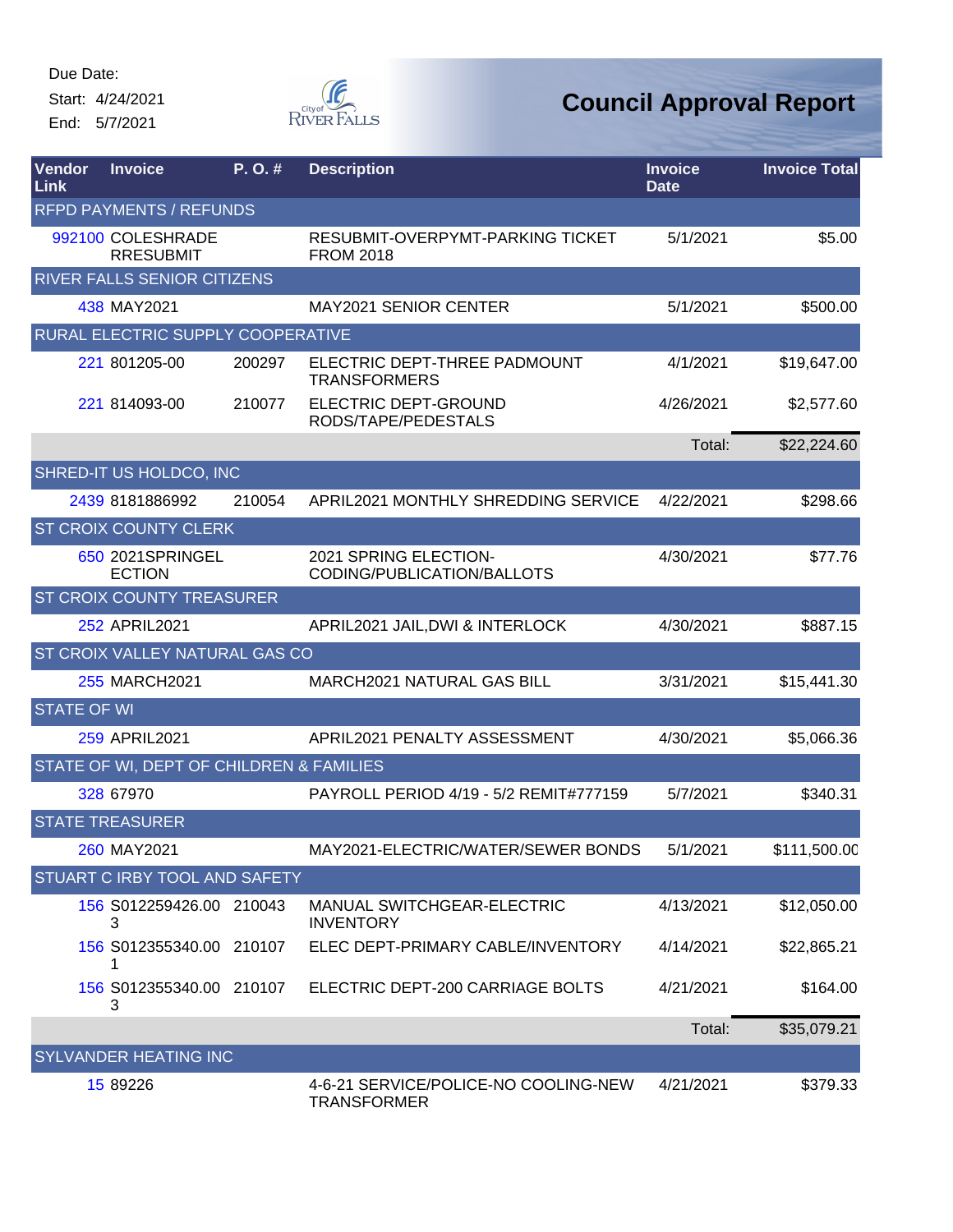Start: 4/24/2021 End: 5/7/2021



| <b>Vendor</b><br>Link   | <b>Invoice</b>                    | $P. O.$ # | <b>Description</b>                                           | <b>Invoice</b><br><b>Date</b> | <b>Invoice Total</b> |
|-------------------------|-----------------------------------|-----------|--------------------------------------------------------------|-------------------------------|----------------------|
|                         | TITLE ONE PREMIER GROUP INC       |           |                                                              |                               |                      |
|                         | 4783 OURNEIGHBO<br><b>RSPLACE</b> |           | OUR NEIGHBORS PROMISSORY NOTE-122<br>W JOHNSON ST            | 5/7/2021                      | \$300,000.00         |
| TRACY, JODI L           |                                   |           |                                                              |                               |                      |
|                         | 3902 MARCH2021                    |           | MARCH2021 ELECTION WORK FOR<br>APRIL2021 ELECTION            | 4/1/2021                      | \$94.25              |
|                         | UNIVERSITY OF WISCONSIN SYSTEM    |           |                                                              |                               |                      |
|                         | 330 673454                        |           | APRIL2021 FLUORIDE                                           | 4/30/2021                     | \$52.00              |
|                         | <b>US BANK NATIONAL ASSOC</b>     |           |                                                              |                               |                      |
|                         | 284 1739155-2016A                 |           | 2016A SEWER REV BOND PYMT                                    | 3/16/2021                     | \$256,675.00         |
|                         | 284 6103232                       |           | APR2021-MARCH2022/2016B WI GO REF<br><b>BONDS ADMIN FEES</b> | 4/23/2021                     | \$450.00             |
|                         | 284 6103231                       |           | APR2021-MARCH2022/2016A WI SEWARAGE<br><b>ADMIN FEES</b>     | 4/23/2021                     | \$450.00             |
|                         |                                   |           |                                                              | Total:                        | \$257,575.00         |
| <b>UW RIVER FALLS</b>   |                                   |           |                                                              |                               |                      |
|                         | 288 9848                          |           | APRIL2021 POLICE DEPT USE OF FALCON<br><b>CENTER/FEES</b>    | 4/26/2021                     | \$270.00             |
| WEISS, CASEY            |                                   |           |                                                              |                               |                      |
|                         | 436 15471                         |           | POLICE DEPT-EVIDENCE GARAGE DOOR<br><b>REPAIR</b>            | 5/4/2021                      | \$321.75             |
| <b>WELD RILEY, S.C.</b> |                                   |           |                                                              |                               |                      |
|                         | 301 59150                         |           | FEB2021 HYDROELECTRIC<br>RELICENSING/DAM REMOVAL             | 4/1/2021                      | \$245.00             |
|                         | 301 59148                         |           | FEB2021 FUHRMANN RESIDENCE MATTER<br><b>LEGAL FEES</b>       | 4/1/2021                      | \$210.00             |
|                         | 301 59145                         |           | FEB2021 AGENDAS & MEETINGS/LEGAL<br><b>FEES</b>              | 4/1/2021                      | \$787.50             |
|                         | 301 59146                         |           | FEB2021 GENERAL ADVICE/LEGAL FEES                            | 4/1/2021                      | \$1,750.00           |
|                         | 301 59916                         |           | MARCH2021 TID 17/PROJECT MUSTANG<br><b>LEGAL FEES</b>        | 4/6/2021                      | \$892.50             |
|                         | 301 59912                         |           | MARCH2021 AGENDAS & MEETINGS/LEGAL<br><b>FEES</b>            | 4/6/2021                      | \$770.00             |
|                         | 301 59915                         |           | MARCH2021 HYDROELECTRIC<br>RELICENSING/DAM REMOVAL           | 4/6/2021                      | \$507.50             |
|                         |                                   |           |                                                              | Total:                        | \$5,162.50           |
|                         | <b>WESCO DISTRIBUTION INC</b>     |           |                                                              |                               |                      |
|                         | 303 794830                        | 210129    | 5' UTILITY PEDESTAL MARKERS<br><b>W/SPRINGS</b>              | 4/15/2021                     | \$527.40             |
|                         | WI DEPARTMENT OF REVENUE          |           |                                                              |                               |                      |
|                         | 3 67966                           |           | PAYROLL PERIOD 4/19/21 - 5/2/21                              | 5/7/2021                      | \$14,238.88          |